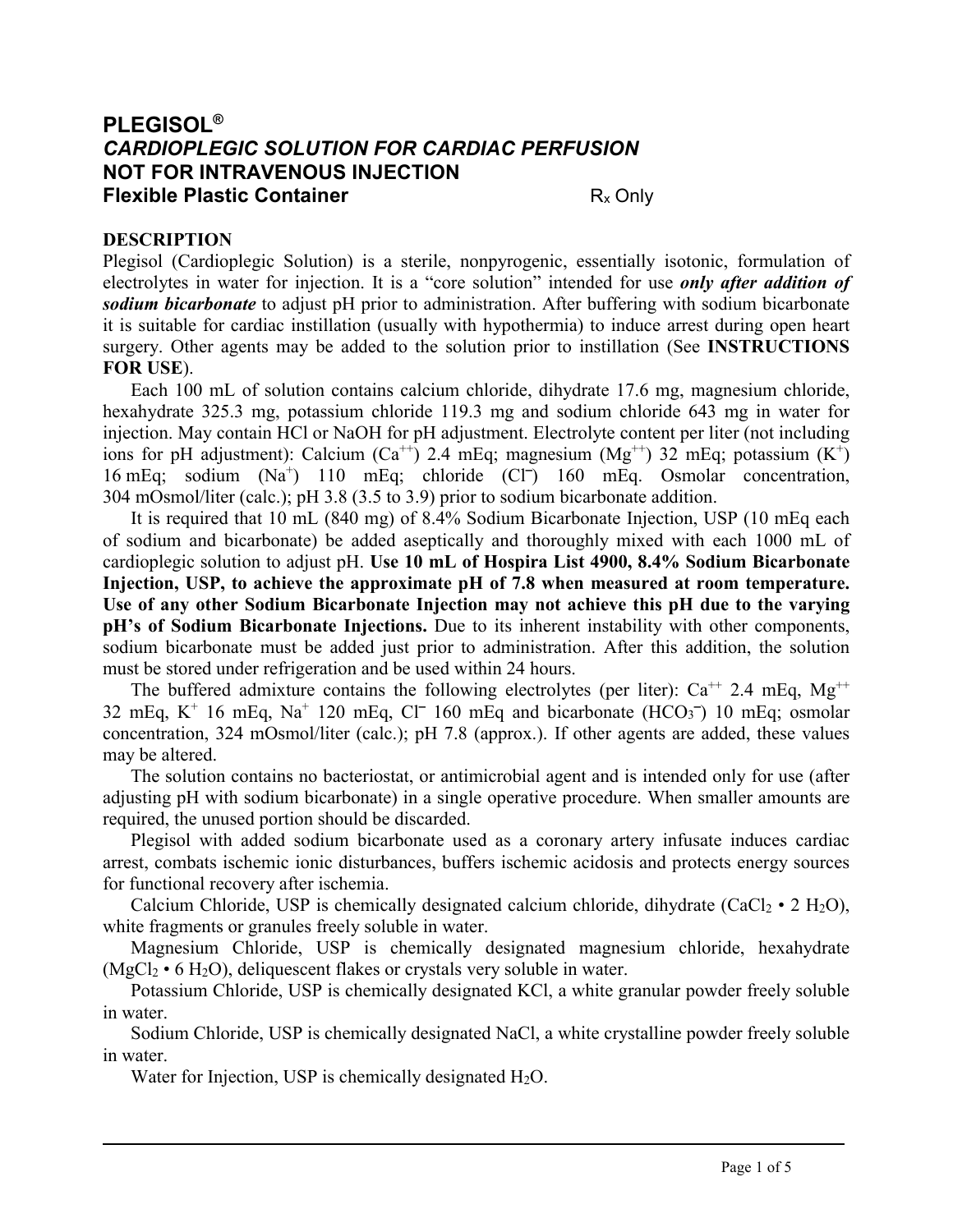The flexible plastic container is fabricated from a specially formulated polyvinyl chloride. Water can permeate from inside the container into the overwrap but not in amounts sufficient to affect the solution significantly. Solutions in contact with the plastic container may leach out certain chemical components from the plastic in very small amounts; however, biological testing was supportive of the safety of the plastic container materials. Exposure to temperatures above 25°C/77°F during transport and storage will lead to minor losses in moisture content. Higher temperatures lead to greater losses. It is unlikely that these minor losses will lead to clinically significant changes within the expiration period.

#### **CLINICAL PHARMACOLOGY**

Plegisol with added sodium bicarbonate when cooled and instilled into the coronary artery vasculature, causes prompt arrest of cardiac electromechanical activity, combats intracellular ion losses and buffers ischemic acidosis. When used with hypothermia and ischemia, the action may be characterized as cold ischemic potassium-induced cardioplegia. This is conducive to providing the surgeon with a quiet, relaxed heart and bloodless field of operation.

Calcium  $(Ca^{+})$  ion in low concentration is included in the solution to maintain integrity of cell membrane to ensure that there is no likelihood of calcium paradox during reperfusion.

Magnesium  $(Mg^{++})$  ion may help stabilize the myocardial membrane by inhibiting a myosin phosphorylase, which protects adenosine triphosphate (ATP) reserves for postischemic activity. The protective effects of magnesium and potassium have been shown to be additive.

Potassium  $(K^+)$  ion concentration is responsible for prompt cessation of mechanical myocardial contractile activity. The immediacy of the arrest thus preserves energy supplies for postischemic contractile activity in diastole.

The chloride  $(C\Gamma)$  and sodium  $(Na^+)$  ions have no specific role in the production of cardiac arrest. Sodium is essential to maintain ionic integrity of myocardial tissue. The chloride ions are present to maintain the electroneutrality of the solution.

Added bicarbonate ( $HCO<sub>3</sub><sup>-</sup>$ ) anion is included as a buffer to render the solution slightly alkaline and compensate for the metabolic acidosis that accompanies ischemia.

Extemporaneous alternative buffering to the described formulation of this solution is not recommended.

#### **INDICATIONS AND USAGE**

Plegisol (Cardioplegic Solution) when suitably buffered in combination with ischemia and hypothermia is used to induce cardiac arrest during open heart surgery.

#### **CONTRAINDICATIONS**

*Plegisol must not be administered without the addition of 8.4% Sodium Bicarbonate Injection, USP, Hospira List 4900.*

#### **NOT FOR INTRAVENOUS INJECTION.**

This solution is only for instillation into cardiac vasculature after buffering with sodium bicarbonate.

#### **WARNINGS**

This solution should be used only by those trained to perform open heart surgery. This solution is intended only for use during cardiopulmonary bypass when the coronary circulation is isolated from the systemic circulation (See **INDICATIONS AND USAGE**).

Do not instill the solution into the coronary vasculature unless sodium bicarbonate has been added. If large volumes of cardioplegic solution are infused and allowed to return to the heart lung machine without any venting from the right heart, then plasma magnesium and potassium levels may rise. Development of severe hypotension and metabolic acidosis while on bypass has been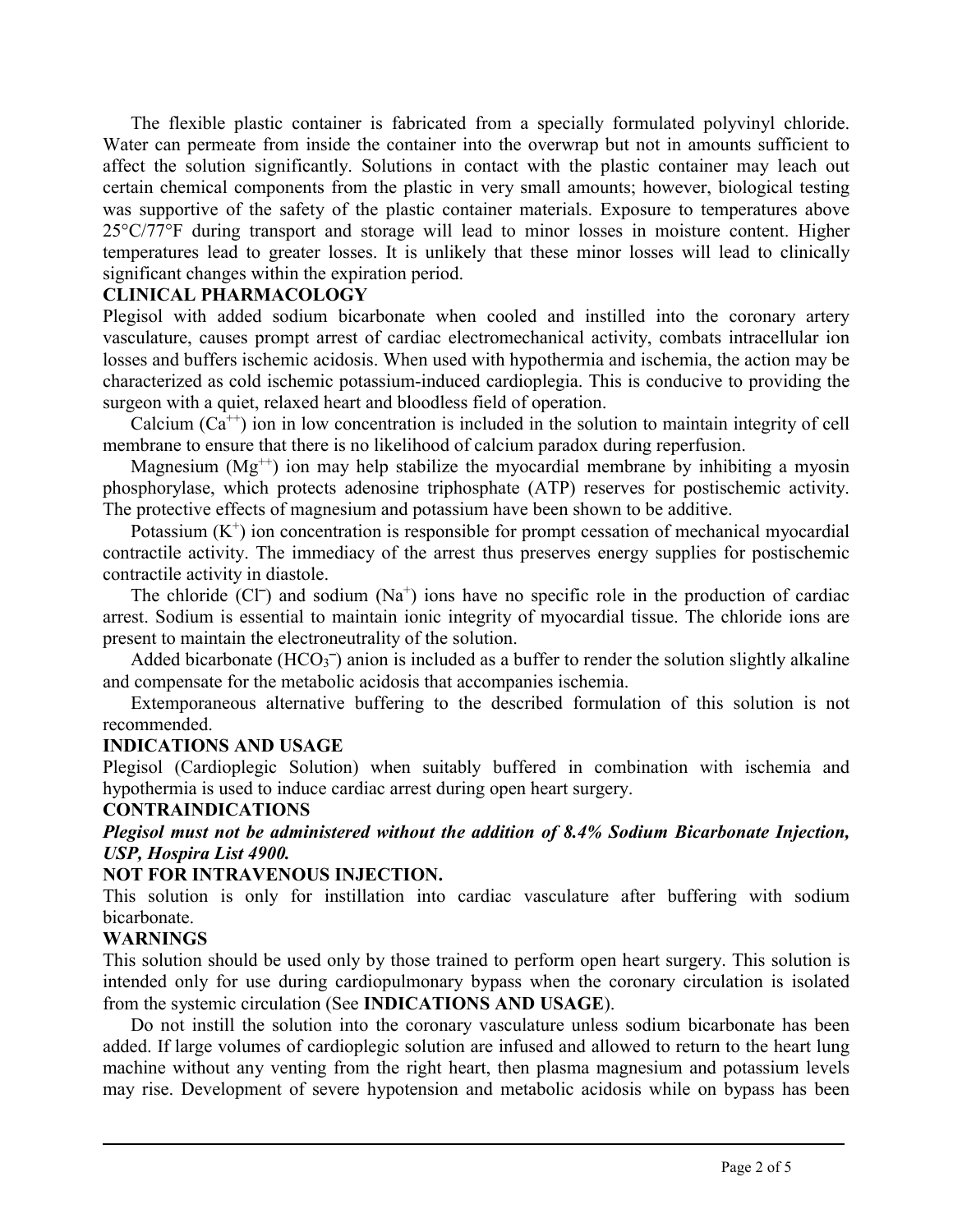reported when large volumes (8 to 10 liters) of solution are instilled and allowed to enter the pump and then the systemic circulation. Right heart venting is therefore recommended. The buffered solution with added sodium bicarbonate should be cooled to 4°C prior to administration and used within 24 hours of mixing.

# **PRECAUTIONS**

Myocardial temperature should be monitored during surgery to maintain hypothermia.

Continuous electrocardiogram monitoring is essential to detect changes in myocardial activity during the procedure.

Appropriate equipment to defibrillate the heart following cardioplegia should be readily available.

Inotropic support drugs should be available during postoperative recovery.

Do not administer unless solution is clear and container is undamaged. Discard unused portion.

### **Drug Interactions**

Additives may be incompatible. Consult with pharmacist, if available. When introducing additives, use aseptic technique, mix thoroughly and do not store (See **INSTRUCTIONS FOR USE**).

*Pregnancy:* Animal reproduction studies have not been conducted with Plegisol. It is also not known whether this solution can cause fetal harm when administered to a pregnant woman or can affect reproduction capacity. Plegisol should be given to a pregnant woman only if clearly needed. **Pediatric Use**

Safety and effectiveness in pediatric patients have not been established. Because of differences in structure, function, and metabolism, clinical myocardial protection strategies and Cardioplegia solutions that are effective in adult hearts may be less effective in the immature heart.

#### **Geriatric Use**

Clinical studies of Plegisol did not include sufficient numbers of subjects aged 65 and over to determine whether they responded differently from younger subjects. Other reported clinical experience has not identified differences in responses between older and younger patients.

In general, dose selection for an elderly patient should be cautious, usually starting at the low end of the dosage range reflecting the greater frequency of decreased hepatic, renal, or cardiac function, and of concomitant disease.

This product is unique in that there is no hepatic or renal excretion and specific adjustments for dosing in the elderly are not known.

#### **ADVERSE REACTIONS**

Intraoperative and perioperative potential hazards of open heart surgery include myocardial infarction, electrocardiographic abnormalities, and arrhythmias, including ventricular fibrillation. Spontaneous recovery after cardioplegic cardiac arrest may be delayed or absent when circulation is restored. Defibrillation by electric shock may be required to restore normal cardiac function.

#### **OVERDOSAGE**

Overzealous instillation of the solution may result in unnecessary dilatation of the myocardial vasculature and leakage into the perivascular myocardium, possibly causing tissue edema (See **WARNINGS, PRECAUTIONS,** and **ADVERSE REACTIONS**).

### **DOSAGE AND ADMINISTRATION**

The following information is suggested as a guide and is subject to variation according to the preference and experience of the surgeon.

It is required that 10 mL (840 mg) of 8.4% Sodium Bicarbonate Injection, USP (10 mEq each of sodium and bicarbonate) be added aseptically and thoroughly mixed with each 1000 mL of cardioplegic solution to adjust pH. **Use 10 mL of Hospira List 4900, 8.4% Sodium Bicarbonate**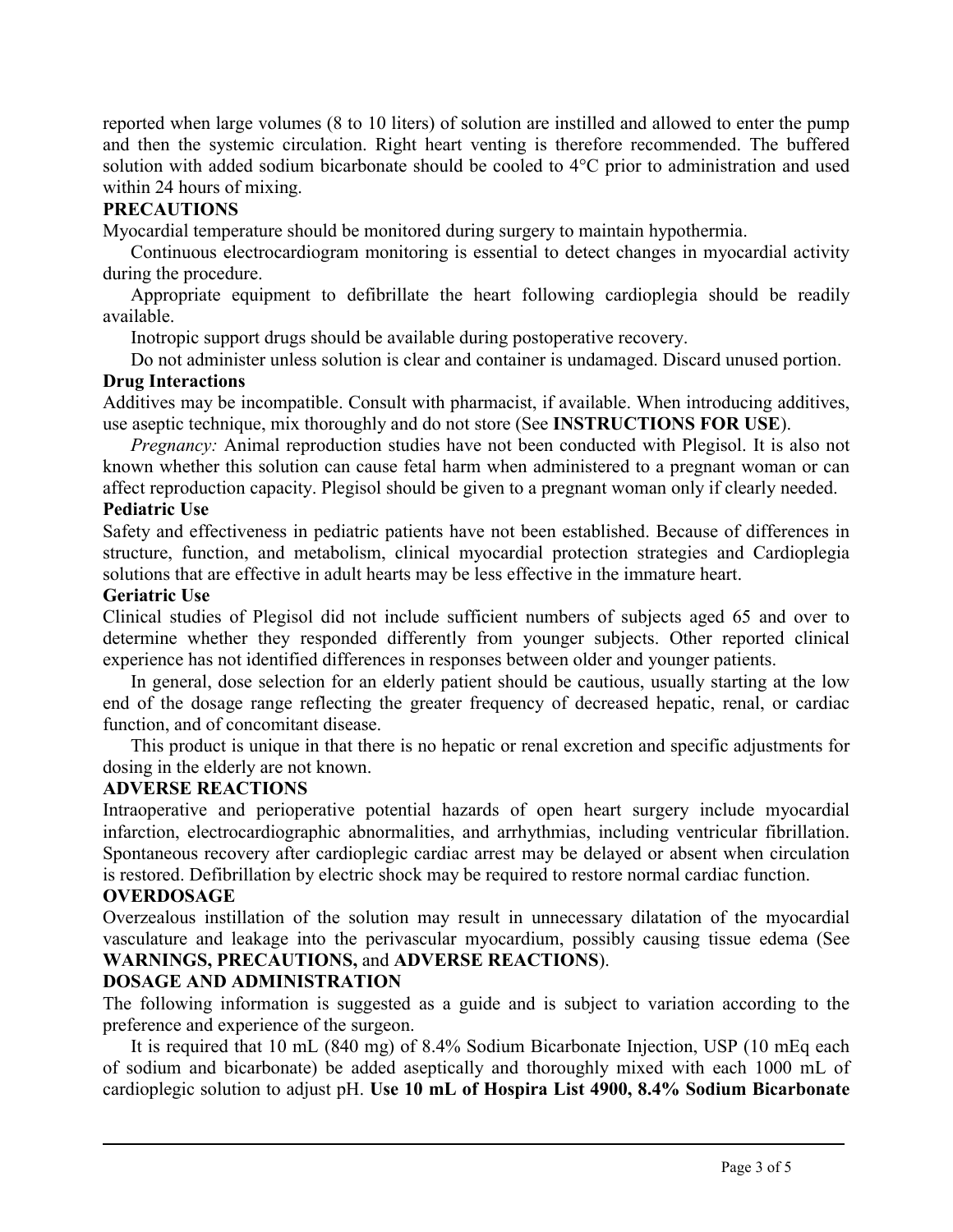**Injection, USP, to achieve the approximate pH of 7.8 when measured at room temperature. Use of any other Sodium Bicarbonate Injection may not achieve this pH due to the varying pH's of Sodium Bicarbonate Injections.** Due to its inherent instability with other components, sodium bicarbonate must be added just prior to administration. After this addition, the solution must be used within 24 hours. The solution should be cooled to 4°C prior to use.

Following institution of cardiopulmonary bypass at perfusate temperatures of 28° to 30°C, and after cross-clamping of the ascending aorta, the buffered solution is administered by rapid infusion into the aortic root. The initial rate of infusion may be 300 mL/m<sup>2</sup>/minute (about 540 mL/min in a 5'8", 70 kg adult with 1.8 square meters of surface area) given for a period of two to four minutes. Concurrent external cooling (regional hypothermia of the pericardium) may be accomplished by instilling a refrigerated (4°C) physiologic solution such as Normosol®-R (balanced electrolyte replacement solution) or Ringer's Injection, USP into the chest cavity.

Should myocardial electromechanical activity persist or recur, the solution may be reinfused at a rate of 300 mL/m<sup>2</sup>/min for a period of two minutes. Reinfusion of the solution may be repeated every 20 to 30 minutes or sooner if myocardial temperature rises above 15° to 20°C or returning cardiac activity is observed. The regional hypothermia solution around the heart also may be replenished continuously or periodically in order to maintain adequate hypothermia. Suction may be used to remove warmed infusates. An implanted thermistor probe may be used to monitor myocardial temperature.

The volumes of solution instilled into the aortic root may vary depending on the duration or type of open heart surgical procedure.

Parenteral drug products should be inspected visually for particulate matter and discoloration prior to administration, whenever solution and container permit (See **PRECAUTIONS**).

# **INSTRUCTIONS FOR USE**

### **To Open**

Tear outer wrap at notch and remove solution container. If supplemental medication is desired, follow directions below before preparing for administration. Some opacity of the plastic due to moisture absorption during the sterilization process may be observed. This is normal and does not affect the solution quality or safety. The opacity will diminish gradually.

To add 10 mL of 8.4% Sodium Bicarbonate Injection, USP, Hospira List 4900, and other supplemental medication, follow directions below before preparing for administration.

### **To Add Medication**

- 1. Prepare additive port.
- 2. Using aseptic technique and an additive delivery needle of appropriate length, puncture resealable additive port at target area, inner diaphragm and inject. Withdraw needle after injecting medication.
- 3. The additive port may be protected by covering with an additive cap.
- 4. Mix container contents thoroughly.

### **Preparation for Administration**

### **(Use aseptic technique)**

- 1. Close flow control clamp of administration set.
- 2. Remove cover from outlet port at bottom of container.
- 3. Insert piercing pin of administration set into port with a twisting motion until the set is firmly seated. **NOTE:** See full directions on administration set carton.
- 4. Suspend container from hanger.
- 5. Squeeze and release drip chamber to establish proper fluid level in chamber.